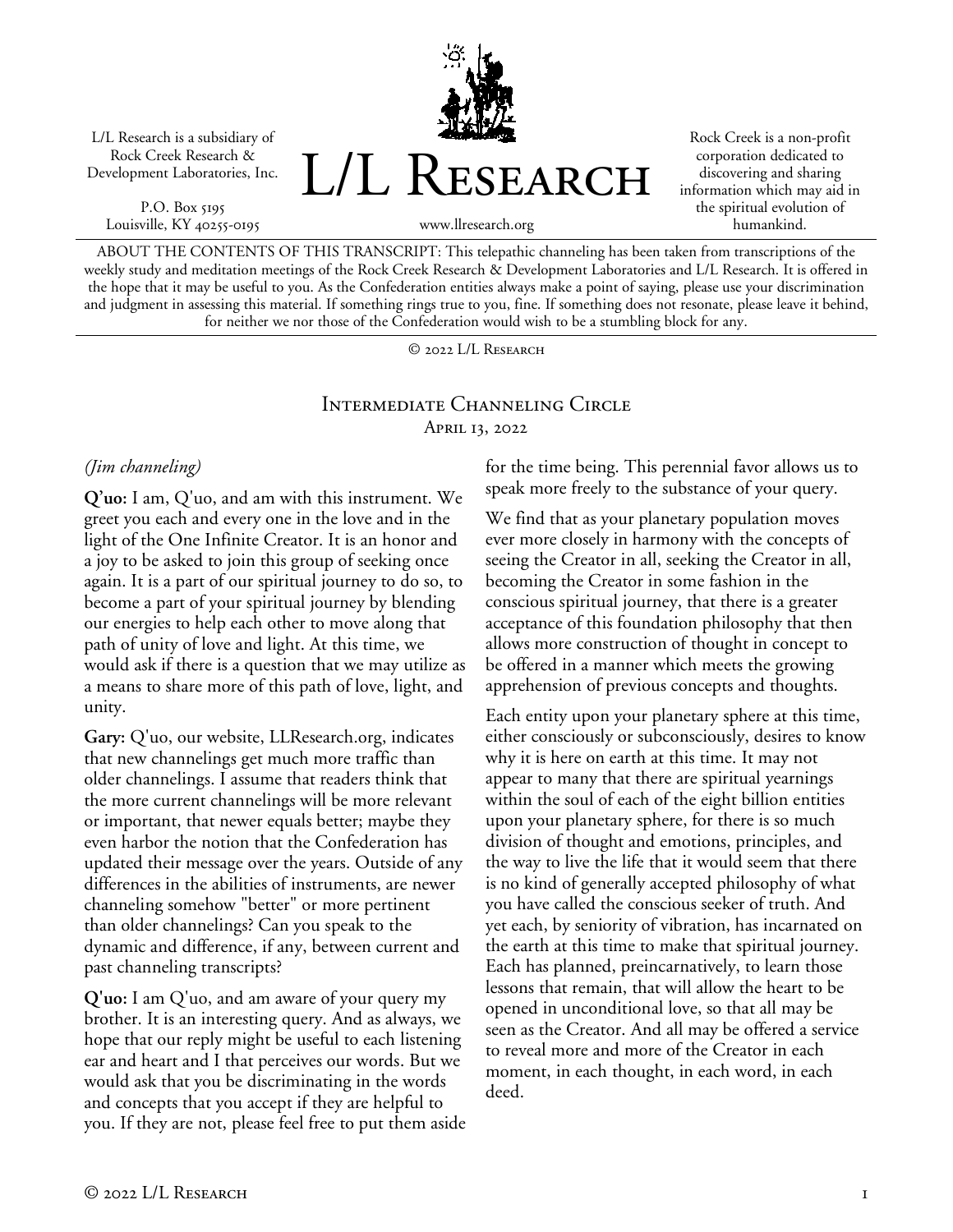Yet, there are so many who are not aware of this consciously at all. And yet, there are energies of the subconscious nature. The unconscious guides, the higher self that point out various opportunities in the daily round of experience that any seeker may be able to become aware of and utilize in the spiritual journey. As this occurs more and more frequently for the conscious seekers of truth, the questions that are asked, such as this question, become more, shall we say, particularized or advanced along a certain train of thought—the spiritual path of each seeker.

Each has the continuing questions of how this journey may be undertaken, how to utilize catalyst more efficiently, how to be more of service in every breath one takes and every step one takes. There is a great conscious swelling of interest. A bubbling up of those pre-incarnated choices that are now becoming known, in some fashion consciously, to those who have been on the spiritual path for a good deal of what you call time. As these more experienced seekers of truth encounter layer upon layer of knowledge concerning their spiritual journeys of service to the One Creator in all, then the questions become more relevant and give them an opportunity to refine their understanding and practice of being of service to others.

These questions then are fed into this circle of seeking and are the focus of our channeling at each meeting of this circle and of the C/C circle as well, the subgroup of this circle, so that the responses we were able to make also take on a refined aspect and become more centered within the heart. Centered within that great power of love that flows out from the Great Central Sun into each entity throughout the infinite creation. Leaving it to each entity to be able to perceive more and more clearly, this power of unconditional love that has made all that there is.

Thus, we then are able to speak in more concise and hopefully fulfilling terms that give each seeker the answers that are perceived in a way that speed that seekers journey forward or, shall we say, inward to the One that exists within all. Thus, you receive information that may be more palpable, more usable, and more a part of each seeker's daily rounds of experience. As everything then becomes rarefied, purified, inspired, and partaking of more and more of the love of the One Infinite Creator that exists within each being and each iota of the creation. Thus, the queries, the responses, the utilization of

the responses all are upward spiraling as lines of light making their way back into unity with the One Infinite Creator.

At this time, we would transfer this contact to the one known as Austin. We are known to you as those of Q'uo.

### *(Austin Channeling)*

We are Q'uo, and we are now with this instrument. May we ask if there is another query to which we may speak?

**Gary:** Yes, thank you Q'uo for the response to the previous instrument. It's sufficiently intriguing that I want to spontaneously follow the same line of thought. First, by sharing a little bit about what prompted that question. Seeing that readers tend to go to the new channelings is a bit saddening to me because there are a plenitude of gems and riches in channelings of decades past, particularly thanks to the superlative abilities of the one known as Carla. I find that she was able to give a depth and a soaring height to the Confederation's message that is, to me, infinitely inspiring.

So I grokked from your channeling through the previous instrument that there can indeed be a progression of your channeling from fundamentals, to building on the fundamentals, to moving into advanced concepts, particularly as the humans, to whom you are speaking and channeling, themselves become more advanced in their understanding and refine their questions and so forth.

Yet, at the same time, isn't there much to your message that is eternal, that is the same now as it was in the 1980s, as it would have been in 6,000 years ago? Isn't much of the third density journey and making the Choice of service to self or service to others timeless? Isn't much of your job to creatively repackage, so to speak, those same fundamental principles of spiritual evolution and new permutations? Can you speak to this place?

**Q'uo:** We are Q'uo, and we are aware of this query, my brother. We appreciate this further questioning upon this topic. For this exploration and reiteration of this theme allows us to speak in a deeper sense and more freely, releasing some bounds of what is known as the Law of Confusion.

We find innate within your query a very rich and potent, what may be called, or perceived as, paradox,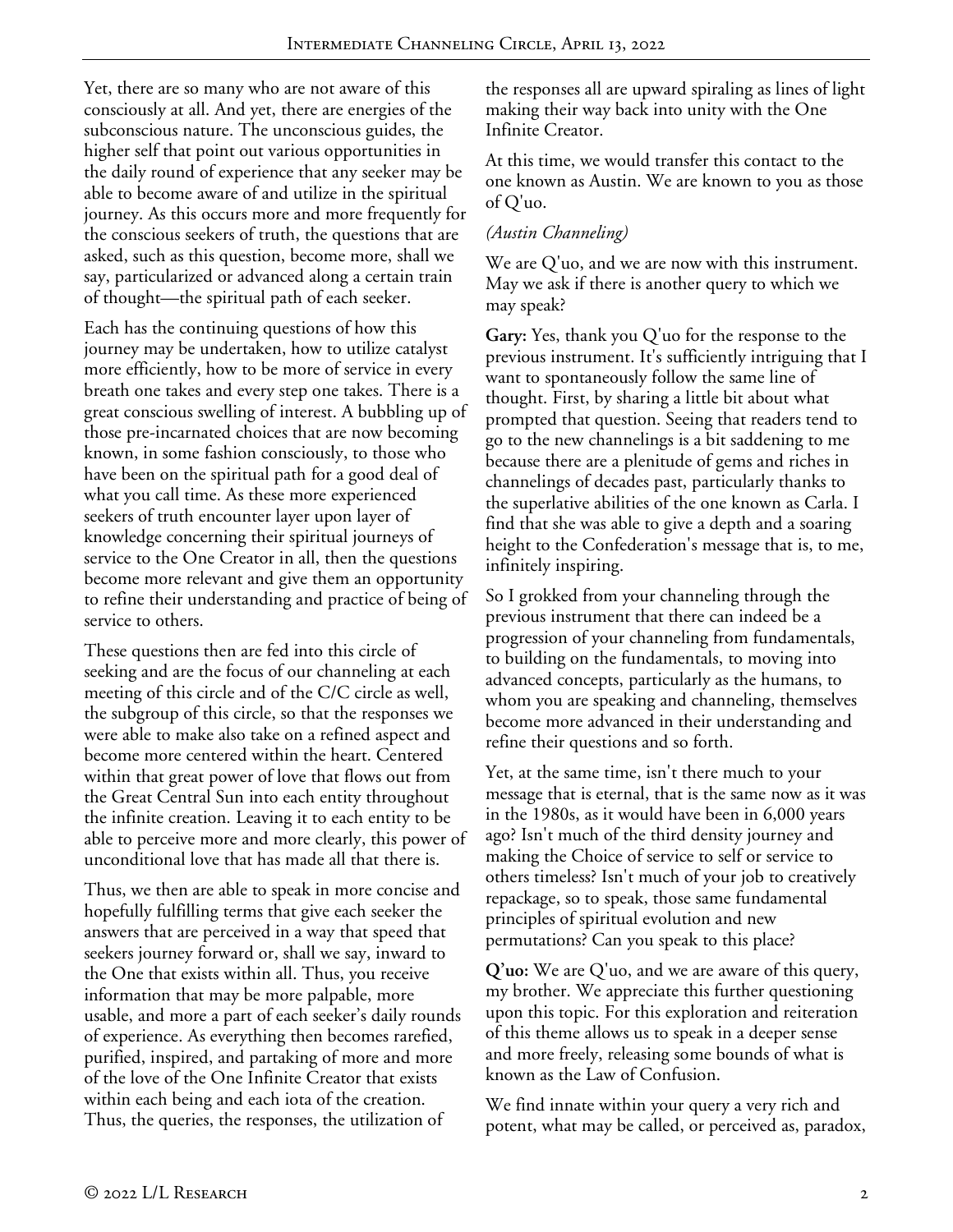particularly relevant to the third-density experience, that is the notion that what all seekers are seeking and what we of the Confederation of Planets in Service to the One Infinite Creator wish to illuminate through instruments such those within this circle—is indeed eternal. It is indeed infinite, and it is indeed all part of the One Infinite Creator.

It follows a certain logic that whatever may be spoken to in this seeking will be pointing towards that eternal principle, the eternal nature of that which is being sought. Yet, the seeming paradox lies in the necessity of the third-density mind to grapple with this illusion that shields the truth of this eternity from the seeker within the third density.

In this way, we may say that you are correct that our desire when interacting with this group, not just in this iteration, but in all previous iterations within the, what may be called, lineage of channeling circles is to speak to the most central and eternal truths. And it is our desire to speak in a way that such truths may remain relevant to seekers in further generations and even many, many years after the words are spoken. Yet, as you might observe in examining the progression of the channeling circles, and the contacts made by this group, you will find that as your society itself grows and shifts, and the collective consciousness of your peoples find new perspectives, new interrelationships with each other and with the world around your peoples, that there are new avenues of thought available, new potential ways to speak to the eternal truths present from the very beginning of all seeking.

And so, this is the key to the seeming paradox spoken to in that, as channeling circles such as this progress, there is a growing ability of us to speak through instruments in a way that may be understood in new ways. This is also made more possible because of the overall spiritual evolution of your society. We understand through this instrument's perception that many people feel as though your society is perhaps stagnant or even regressing in spiritual awareness. Yet, we may report that, from our perspective—though it may seem to your veiled illusory perception that there is a stagnant or regressive nature to your spiritual evolution—the reality is that there is actually a great acceleration of spiritual awareness among your peoples, and a growing desire within the hearts of your social memory complex to seek more genuine

connection with each other and with the world around you, to grow the love in your hearts. This acceleration, though unseen by many within the veil, allows us to connect with you in more meaningful ways. Not just through this circle, but in other methods and other means.

We would like to encourage all seekers who read our words to attempt to look beyond those things that may be relevant in the present moment and seek the deeper truths within, but to not dismiss the necessity of making connections through what may seem to be transient or timely, for it is through this progression of understanding the world and the events experienced by the seekers who read our words in a more immediate sense or more recent sense that these eternal truths may be referenced and found through the illusion and through these seemingly transient concepts.

We encourage this instrument for he is feeling somewhat inadequate to the task of this evening and affirm that our thoughts were captured and presented with some accuracy. And [we] relieve him of his service for this evening as we transfer this contact to the one known as Trisha. We are those of Q'uo.

### *(Trisha Channeling)*

We are those of Q'uo, and we are now with this instrument. May we ask if there is another query at this time?

**Gary:** Yes, Q'uo, a preliminary question. First, I'm considering one of two different questions. One either about the instreaming of fourth density, or the other about simplicity on the path. My free will of course. Would Q'uo offer any guidance as to which path might be more conducive for this circle and this particular instrument?

**Q'uo:** We are aware of this preliminary query my brother, and we would advise you to follow your intuition. Is there a query that speaks to your heart more tenderly, that you feel in what you would call your gut a stronger magnetic or familiar resonance to? Is there a query that calls to you more loudly than another? And with that guidance, we will then ask if there is a secondary query that we may speak to at this time?

**Gary:** Thank you Q'uo. That was helpful. That does it. Now, apologies in advance for this poorly formed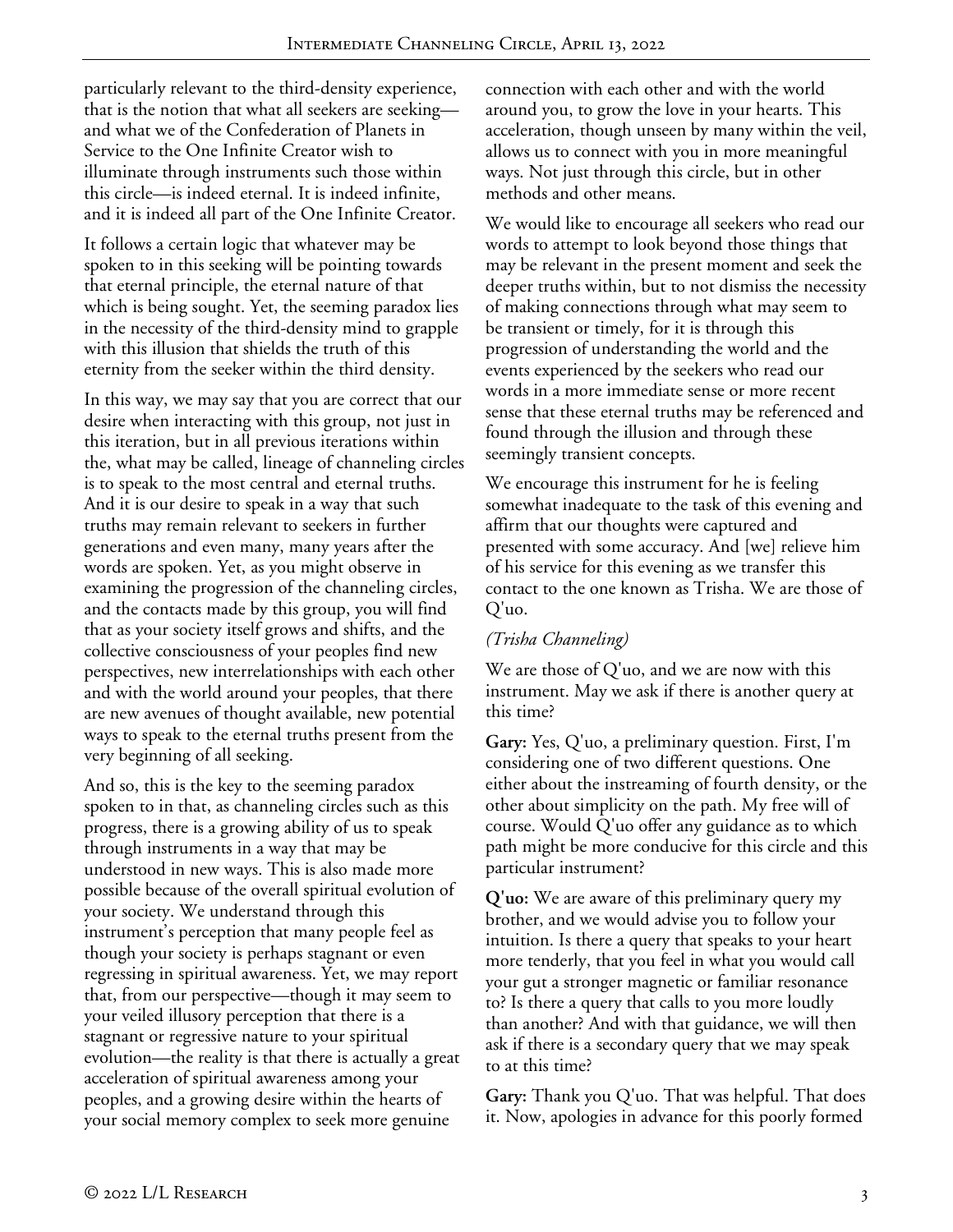question; I think better with a keyboard in front of me.

I am considering how complexity in the mind of the third-density entity may obscure the truth of unity. The third-density entity may become lost in the weeds, so to speak, of a complex world and miss the oneness of all things. Which makes me think about the way that truly advanced evolution is often linked to simplicity. And I am considering the dynamic tension between complexity and simplicity. And I'm wondering if, Q'uo, you can speak to the journey of simplicity through an infinitely complex world such as ours.

**Q'uo:** We are those of Q'uo, and we are aware of this query my brother. And we thank you for this. Additionally, the instrument is feeling thankful for this question as well.

Indeed, this particular configuration, which you call your illusory reality, which may sound like an oxymoron, is one of great complexity. We comprehend the immense amount of steps and efforts the people on this planet have put in place for themselves to further distance self from other self. The various and seemingly infinite facets of the egoic identity, or the way one observes one's environment or the way one classifies one's experience, is like building a pyramid upside down starting from this single point and then building blocks on top of one another until you have, what may seem to be, a massive web or tangle that potentially obscures one's view of the beautiful clear sky.

We don't mean to convey that this tangle is a negative or harmful aspect of your illusion because this complexity gifts those within this density ample opportunity to rediscover unity, remember love, redefine its own reality/illusion if you will. So complexity is a potent teacher, a ripe petri dish, for lack of better phrasing, for the entity to grow and evolve and progress in ways that have the potential to move towards simplicity.

Perhaps the complexity that you witness, that you experience, that you dance within, perhaps when looking upon that complexity with the eyes of love, the love that is unconditional, one can begin to see the channel towards simplicity. The entity that approaches the many layers of experience on this planet with an open heart and open mind and open arms is an entity who is placing itself on the path

towards the One, the Only, the All That Is, and that being Love.

We make this instrument smile because we understand that not every situation or experience you may have feels as though one can approach it simply with love. There are situations in your experience where the entity may feel a need to protect itself or distance itself or even react in a way that feels as though it's in opposition to this concept of love. We understand that these difficulties persist in your density on your planet. We do not ask that you—we correct this instrument—We are not suggesting that you realign yourself in such dramatic ways, in such drastic fashion so as to only operate out of love in that unconditional pure form. We realize that that is not fully your role here at this time as an extension of the Creator and within this magical stage. You are performing, if you will, at times villain and at times victim, hero and anti-hero. So please do not fret and worry oneself over this idea of always, without exception, approaching the illusion and every situation with only love.

While it is an extremely honorable goal, we simply stress that grace be practiced for the self. The mere intention to attempt to approach situations with an open mind and an open heart are truly steps, sometimes leaps, in the direction towards simplicity. Please honor that intention and honor those thirddensity feelings that pop-up. Observe them and accept them and accept those situations where perhaps you were unable to fully step forward with only love in your heart.

Realizing that we have allowed this instrument to talk a bit off topic, we shall get back to this idea of simplicity and how that may be obtained. Though obtained is not the word we wish to give to this instrument. This instrument must smile again because we are giving her the image of a boat. A big boat with a big wheel at the back that the captain would turn one way or the other, and watch the sales turn with it. Perhaps overwhelming her to say that we will provide suggestions as to how one may direct oneself towards simplicity and a simple life.

So while there may be complexity afoot, at all moments in your life, there are many pathways to simplicity. The perhaps most obvious among this group being the practice of meditation. When an entity is able to fully allow its thoughts and its worries to subside to quiet, to release their grip upon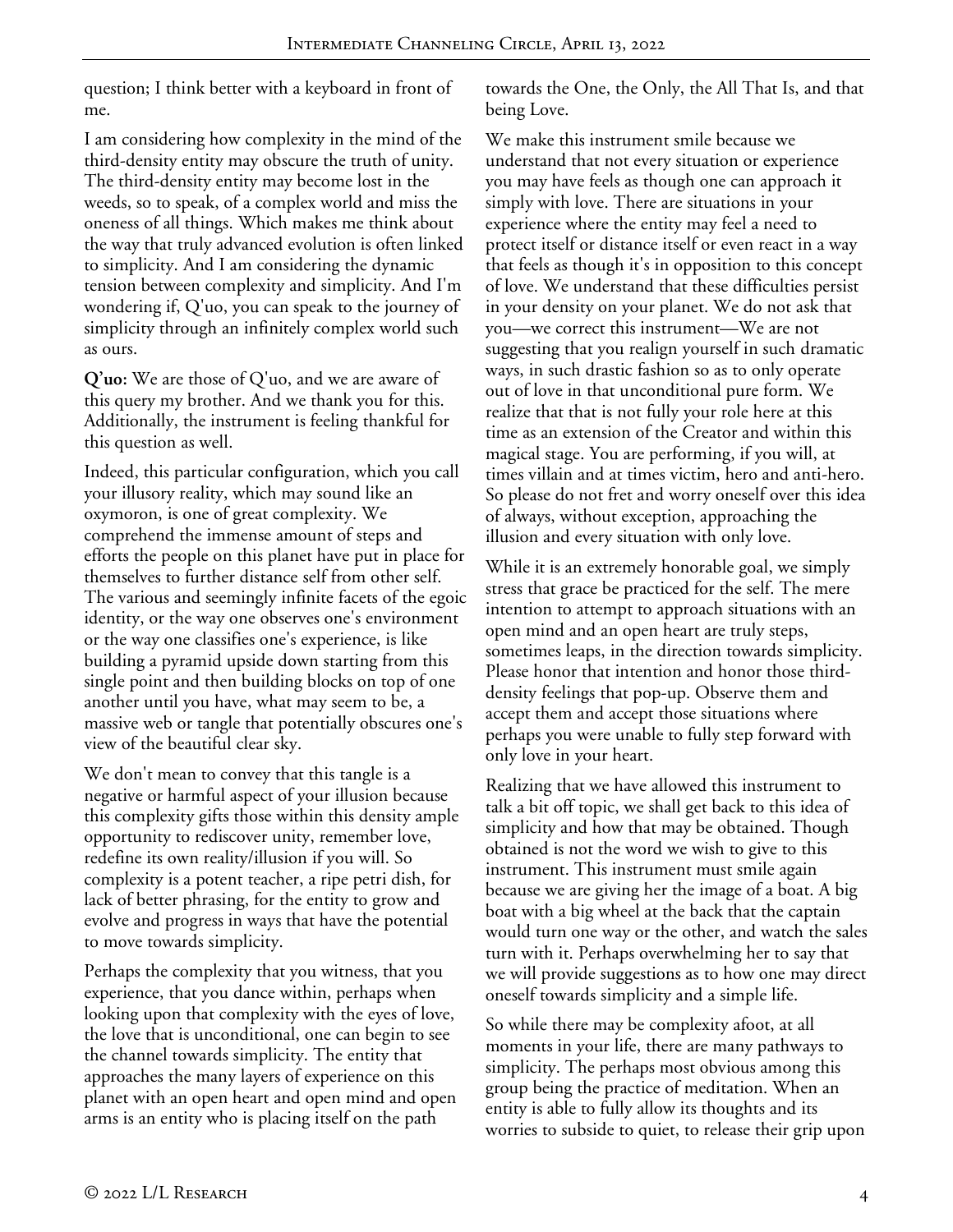the entity, the entity is allowed the space to recognize simplicity, to practice in those moments of silence, peace. The peace that is seemingly inherent with simplicity may be discovered, and that piece may begin to find a way into the entity's heart, into the entities being in such a way that it becomes not so much tangible but observable and begins to accrue weight in a way that the entity can begin to walk away from the practice of meditation with this peace. That peace then can be exuded from within this being outward creating an environment of peace of simplicity.

And surely when the environment about one is tended to with love and care, this peace may multiply, may strengthen, may become more vibrant, may become more dense. And when we speak of environment, we speak not only of the three-dimensional, sensory environment, we speak also of the energetic environment. An entity who tends to this garden, waters the seedlings, removes the weeds of distraction or separation of conflict, and fertilizes that nutrient-rich ground of wholesome peace and serenity, they will surely find that the blooms that appear over time are bountiful, colorful, and ever growing.

And just in that way, that peace and serenity translates to a falling away of those things which can create extra complexity in the entity's life. Not to say that the entity will give up all complex or distracting items about their environment or their experience, but that they will begin to see the simplicity that runs underneath the love that is that nutrient-rich ground, that life-giving force, if you will, that binding agent. And the entity can then more clearly see, more clearly accept and move towards a more compassionate and focused, if you will, incarnation, one that is allowing the simplicity of love and unity to guide the spirit rather than the extraneous decorations about the life that many on your planet find themselves distracted by.

We would like to end our sharing on this topic with a simple message. That all, within this illusion, are capable of finding that path towards simplicity. We realize that so much in your experience seems to detract from that simplicity, but we stress that every soul is so fully capable and are held with such love and such grace. If the self could allow itself that same love and grace and allow itself to practice moments of presence, and realize the pure power, the loving

energy that is within. Then the entity may begin that process, that journey towards simplicity.

At this time, we will take our leave of this instrument and transfer the contact to the one known as Kathy. We are those of Q'uo.

# *(Kathy Channeling)*

We are those Q'uo, and we are now with this instrument. May we ask if there is another query to which we may respond?

**Austin:** Yes Q'uo. We have one from S., who writes, "How can we discern the lessons we have to learn and karma we have to deal with and the present that we earned in the past incarnations?" And I would add on to his question, not just how can we discern them, but how can a positive entity then relate to these lessons in a healing way?

**Q'uo:** We understand the query my brother. We see the two parts to this query. The first, being about the nature of discernment of lessons of what is termed in your illusion, karma. The second part, having to do with the response to such discernment of lessons in a healing way, and we find this as a most constructive and helpful query.

Discernment is the faculty of both heart and mind, we may say. Discernment is rightfully employed on these two levels of an entity's experience when examining such questions having to do with lessons of an entity's wide-ranging experience upon this planet, lessons which could be in the present time or in other times, other realities. When the heart and mind together representing the power of love within an entity combined with the power of the intelligence of the entity are used together in a perceptive fashion, then lessons, which are found in the smallest and the largest of experiences, they become clearer.

The discernment of patterns may become clearer to an entity using both heart and mind perceiving an experience repeating over and over in an entity's life experience, so that the heart and mind of the entity may clearly see or feel that a lesson is there to be understood; a lesson is there speaking to the heart and mind of the entity; a pattern, a repetition may reveal such. The pattern could be of what is called catalyst or circumstances which bring up in an entity a response, an awareness, an understanding that something here must be dealt with, something here is calling my attention, to use quotation marks, to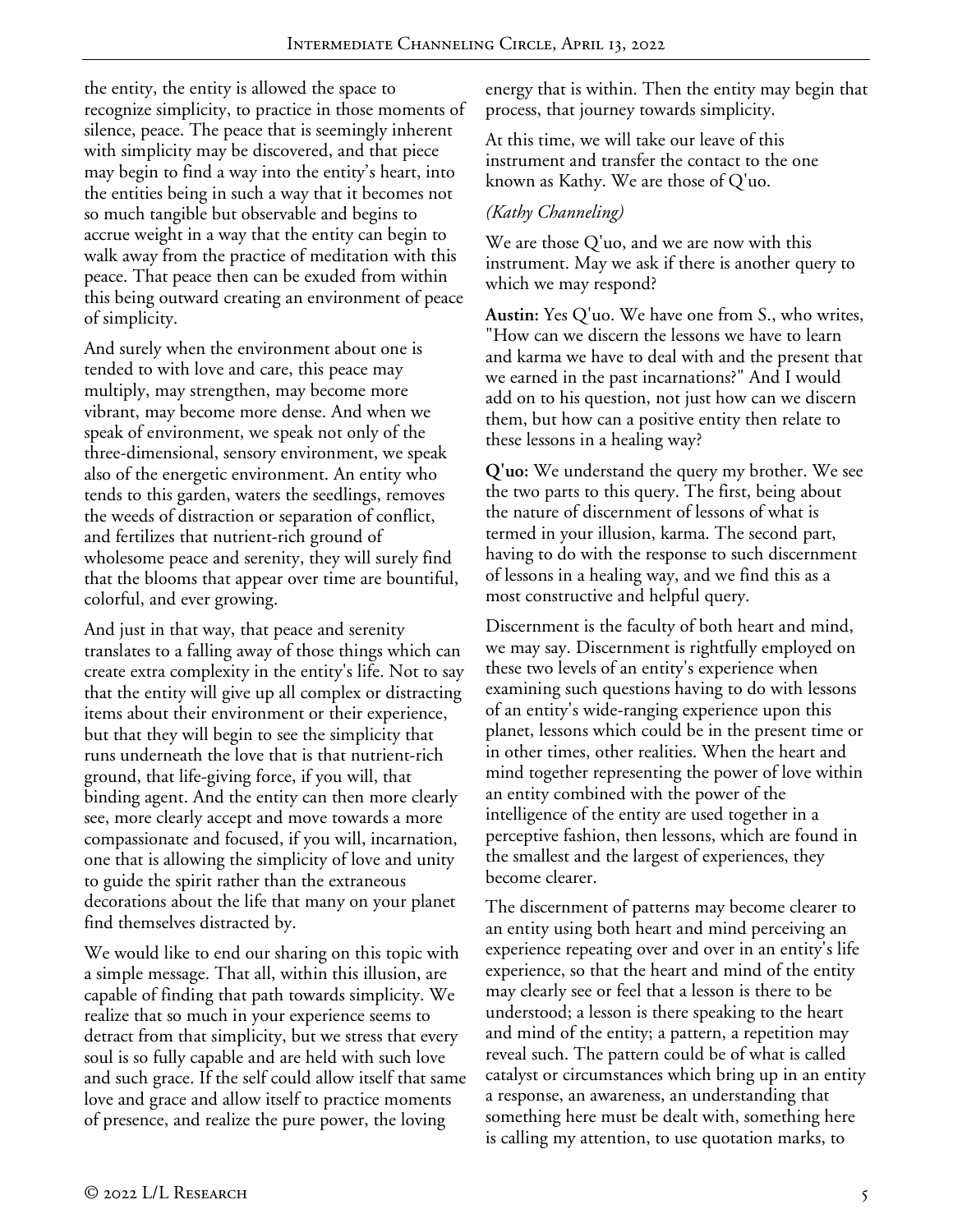indicate an entity speaking within itself about circumstances that are serving as a kind of mirror into which the entity may look and see the nature of a lesson appearing over and over again.

A lesson may appear in other ways perhaps more pleasant. An entity may notice that when an action is taken out of compassion and love for another self, the good that arises from that chosen action. And if such repeats itself and shows itself in that mirror of which we spoke a moment ago, the entity may begin to see a lesson appearing when love and compassion are offered. A healing or another positive result, such as friendship or gratitude, results from such action offered. In this way, both the heart and the mind are the perceiving part of the entity working together to discern what the higher part of the entity, the spirit, knows is well for the entity to perceive at that time so that the lesson can be received and understood and used for healing, whether the circumstances are ones of a more pressing, difficult, or negative nature, or whether the circumstances are as we just described—ones that entail loving compassion, offered and engendering more love and compassion. In either case, or any in between, the entity is learning from the power of the repetitive nature of such experiences. An awareness then grows within the entity's heart and mind, and a connection with the spirit, part of the mind/body/spirit complex, is made, so that spirit, mind, and heart work together in an enlarged fashion to understand the significance of the lesson.

The wholeness of the entity realizing that itself is larger than any one of these experiences understands that it may be well to choose, to shift the approach to the life. To be able to embrace a new way of being. A new way of being that indeed would be the healing way of which the query spoke.

This is the way that growth and change, the upward spiral into love and compassion, and the growth, spiritually, of the entity, higher and higher in its lifetime and lifetimes to come [happens]. For each situation has the potential, whether from difficult catalysts to loving compassion being received and given, to assist the entities to shift and grow in this positive healing way on and on upon an upward path. This is a most fortunate journey than that an entity, a seeker can take to make the most of lessons that become clear to the heart and mind. To utilize

the power of the spirit, inviting that such into heart and mind to choose the healing path within self.

The light and love of the Creator are always available within the entity to assist with this journey. It is what you may call a journey of becoming that Creator. For accepting self is a part of these choices. Once the lessons are understood. And that is the healing way.

We thank you for this query, and we trust this question for this moment and what you call time has been addressed. We are those of Q'uo, and we now transfer the contact to the one known as Gary.

### *(Gary Channeling)*

We are those known to you as the principle of Q'uo. It has been some time since we exercised this instrument, but we find the mind/body/spirit complex in ready shape to be in service as an instrument and as a partner so that we, the members of the Confederation of Planets in the Service to the One Creator, may remind you and all seekers who may encounter our words of that which you already know within your hearts and below the level of thought, shall we say. At this time, we open to any query that this circle may have. We are those known to you as Q'uo.

**Austin:** I have one Q'uo. Ra describes the primary method of second-density spiritual evolution being that of forming relationships with third-density entities, such as with pets. But a planet without third-density entities still has to progress through second density and into third. So using our own planetary experience as an example, can you describe what methods of evolution the Sub-Logos built into the second-density experience to aid progression? And if there is anything that we can learn from those methods as third-density entities born from those second-density conditions?"

**Q'uo:** We are those known to you as Q'uo, and (we) feel a sense of delight in being able to speak, to a small degree, to the workings of the curriculum that you and we and all upon the grand stage, undergirded by the grand mystery, move through on our journey of self-realization and service to the One.

As the questioner mentioned, one of the most potent services that the third-density being can offer the second-density entity is the clothing of that seconddensity being with a sense of identity that is distinct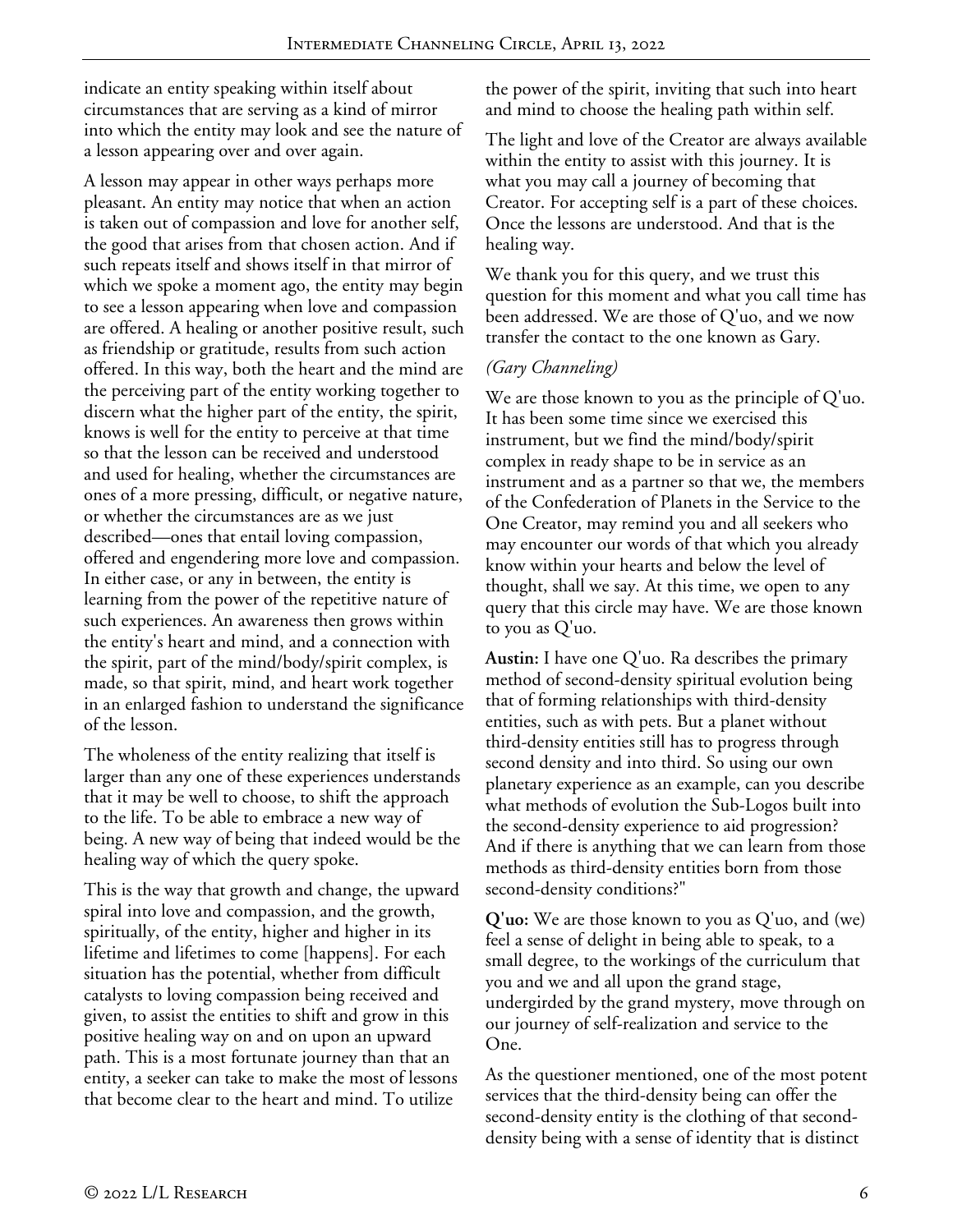from its surroundings, its species, or to whatever sort of mass identity or understanding with which it may identify. This service then helps to catalyze the awakening of the spirit complex within the seconddensity entity, and the dawning awareness of self as a self.

However, as the questioner has posited, seconddensity entities evolving from the first density upon a planet which has not yet achieved the third-density vibration nevertheless succeed in learning the lessons of densities such that they are then able to graduate and move beyond the boundary of second into third density to become whatever the outer chemical form may [house], that which you may understand to be human consciousness.

By what methods do these second-density beings learn the lessons of self-awareness without the investment of the higher stage of intelligence of the third density? You may find that within these second-density beings catalysts which may not be all too unfamiliar to yourself. Particularly that of the interaction with others of its environment. The second-density entity has a series of prerogatives, objectives, imperatives at the base of which, of course, is survival, built onto which is the impulse to procreate, to, in certain instances, protect, or care for others of its kind or of its family or of its progeny. And built on top of that, to increasingly find its expression as a specialist in whatever way. Perhaps, as the beaver builds the dam or cuts the wood; or, speaking of, the woodpecker, slams its head into the tree in order to bore holes in search for food;<sup>[1](#page-6-0)</sup> or more, perhaps, pleasing to your third-density ears, the song which the bird has perfected for itself, which on a biological level may serve to attract the mate so that it may fill its biological drives, but which has higher purpose in terms of its expression of self.

Incrementally, gradually, often imperceptibly to the second-density entity, tiny nuanced steps are made which awaken that dormant awareness within the second-density being. The bird perhaps becomes more aware of the way in which its particular notes sound as distinct from others of its kind; or aware perhaps of the way in which it produces the music

which vibrates from its form of vocal cords to fill the air.

Innumerable are the ways that the second-density being, particularly those of the higher range, may find this self-expression as a function of movement through and survival within its environment. Particularly potent for the second-density entity is also the relationships which it enjoys or does not enjoy with others of its environment. Those in this circle are aware of the complex social relationships, hierarchies, and dynamics that certain species may form among dolphins, chickens, those known to you as canines, and so forth. These sorts of relationships have a yeasty way of reflecting back to the seconddensity being its individual nature as it growingly understands its role in the group or as a lone entity moving through its environment.

As with the progression of the third-density being, there is a growing sense of, what we may call, ability or power that becomes available to the seconddensity being who becomes aware of itself. Its parameters are more limited than that which the third-density being can do or discover with its selfawareness, but nonetheless, the second-density entity comes into greater familiarity with its agency as an actor in its own way, upon a stage—not so much transcending its role through contemplation of the self as the Creator as the third-density entity is capable of, but aware that it is an "it," And that within its it-ness or selfness are choices that can be made which it alone may make. And thus, that inexorable drive of the upward spiraling light not only, shall we say, pushes from behind, but also calls from the front as the second-density being feels potential and desire to move into and explore that potential for its continued growth, for its unknowing movement toward the light.

This instrument feels that there was a second portion to the query which we have not spoken to. We would ask the questioner to repeat such if such exists.

**Austin:** Yeah, the second part of the query was if there was anything that we as third-density entities could glean from the progression of second-density entities and our own evolution, since we were born from that experience?

**Q'uo:** We understand the query now and appreciate its restating. Indeed, the third-density entity is

<span id="page-6-0"></span> $\overline{1}$  $\alpha$ <sup>1</sup> Other reasons that the woodpecker may peck wood include: it may be marking its territory, attempting to attract a mate, make a nest hole, warn off predators, or have taken too many stimulants.